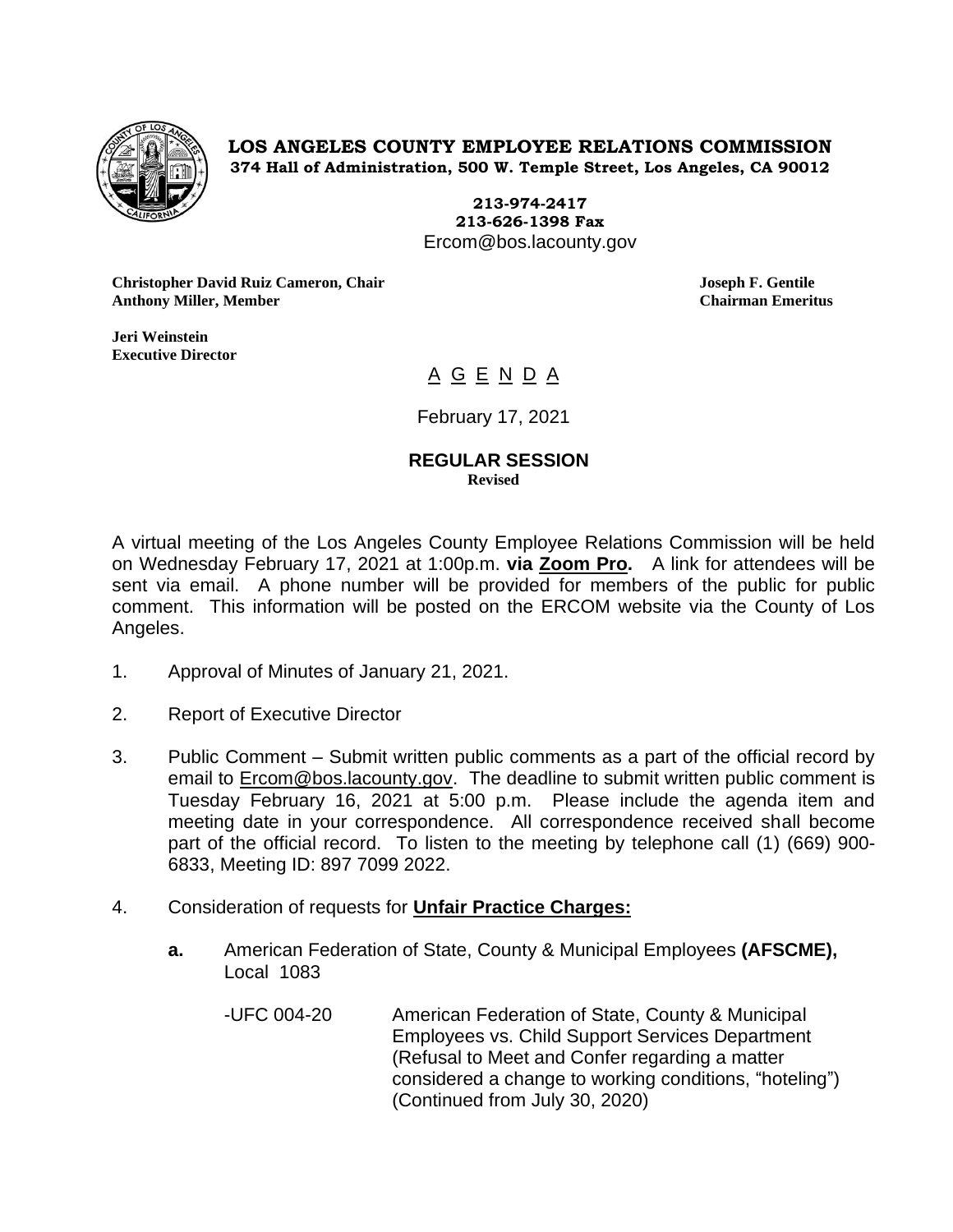**b.** American Federation of State, County & Municipal Employees **(AFSCME),** Local 148

### **NONE**

**c.** American Federation of State, County, & Municipal Employees **(AFCSME)** Local 685

-UFC 010-20 American Federation of State, County & Municipal Employees Local 685 vs. Probation Department (Failure to Negotiate New Absenteeism Policy) (Continued from October 22, 2020)

-County opposition and request for dismissal

- **d.** Association for Los Angeles Deputy Sheriffs **(ALADS)**
- **NEW** -UFC 001-21 Association for Los Angeles Deputy Sheriffs (ALADS) vs. Los Angeles County (Failure to engage in impact bargaining, as a result of Measure J budget cuts, that affected wages, hours, and conditions of employment.)
- **NEW** -UFC 002-21 Association for Los Angeles Deputy Sheriffs (ALADS) vs. Los Angeles County Sheriff's Department (Violation of the Employee Relations Ordinance 5.04.070 by intimidation, coercion, discrimination, etc, for employees exercising their rights under the Ordinance)

ALADS Request to hold Factfinding in Abeyance pending UFC resolution.

Respondent's Opposition to Request for Injunctive Relief (Holding Factfinding in Abeyance)

**e.** California Association of Professional Employees **(CAPE)**

| -UFC 016-19 | California Association of Professional Employees (CAPE)<br>vs. Assessor's Office<br>(P. Thomas/Interfering with Participation in Union Activity)<br>(Continued from October 28, 2019)               |
|-------------|-----------------------------------------------------------------------------------------------------------------------------------------------------------------------------------------------------|
| -UFC 018-19 | California Association of Professional Employees (CAPE)<br>vs. Department of Beaches and Harbors<br>(L. Phan/Interfering with Participation in Union Activity)<br>(Continued from October 28, 2019) |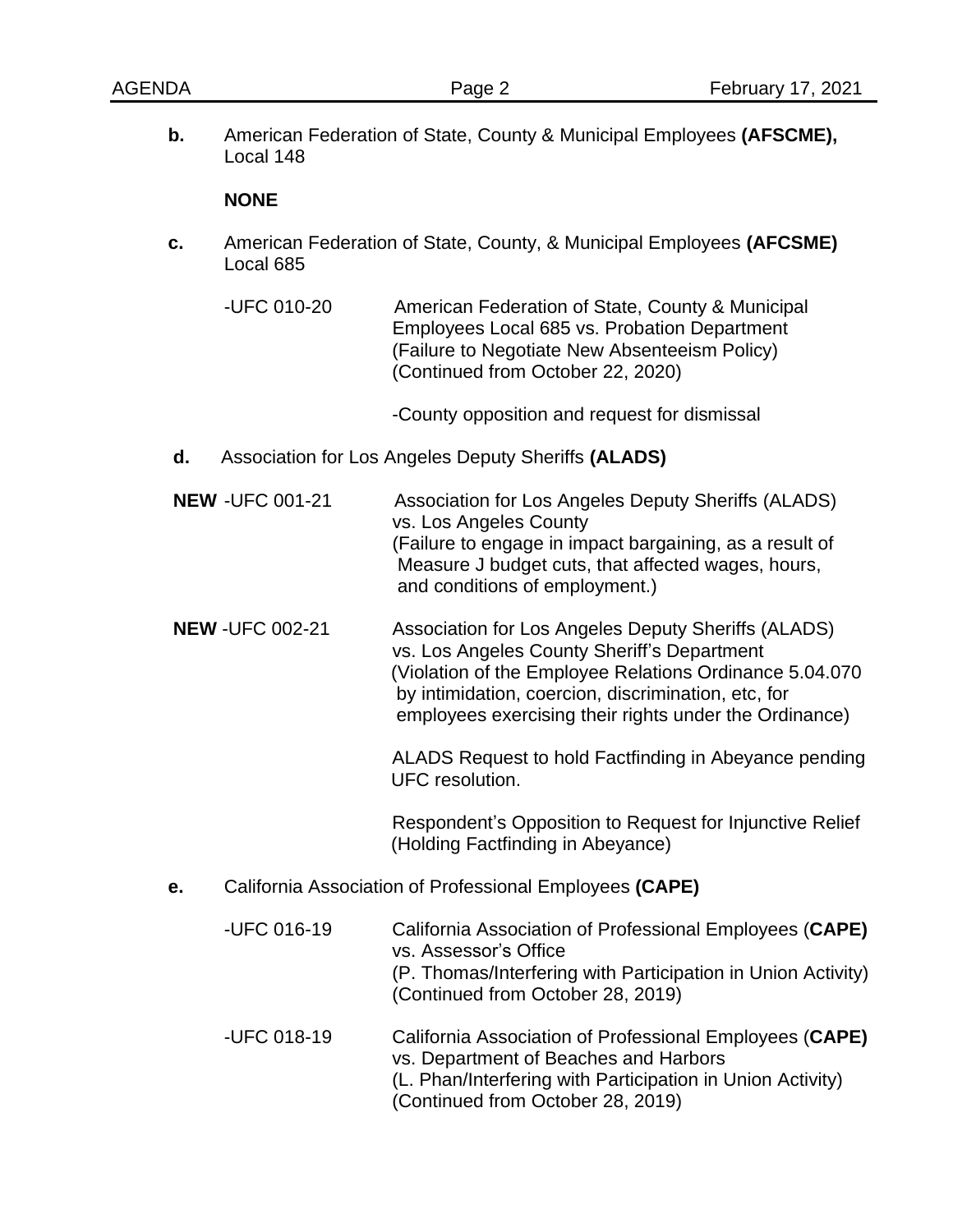| AGENDA                                                  |                                                                                      | Page 3                                                                                                                                                                                                                                                                                                                                                                                                                                               | February 17, 2021                                                                                                                                                                    |  |
|---------------------------------------------------------|--------------------------------------------------------------------------------------|------------------------------------------------------------------------------------------------------------------------------------------------------------------------------------------------------------------------------------------------------------------------------------------------------------------------------------------------------------------------------------------------------------------------------------------------------|--------------------------------------------------------------------------------------------------------------------------------------------------------------------------------------|--|
| f.                                                      | Los Angeles/Orange Counties Building & Construction Trades Council<br><b>AFL-CIO</b> |                                                                                                                                                                                                                                                                                                                                                                                                                                                      |                                                                                                                                                                                      |  |
|                                                         | -UFC 004-19<br><b>AMENDED</b>                                                        | LA/Orange Counties Building & Construction Trades vs.<br>Los Angeles County Sheriff's Department (Facility<br>Services Bureau)<br>(Retaliation)<br>(Continued from April 22, 2019)                                                                                                                                                                                                                                                                   |                                                                                                                                                                                      |  |
| g.                                                      |                                                                                      | Professional Peace Officers Association (PPOA)                                                                                                                                                                                                                                                                                                                                                                                                       |                                                                                                                                                                                      |  |
|                                                         | <b>NONE</b>                                                                          |                                                                                                                                                                                                                                                                                                                                                                                                                                                      |                                                                                                                                                                                      |  |
| h.                                                      |                                                                                      | Service Employees International Union                                                                                                                                                                                                                                                                                                                                                                                                                |                                                                                                                                                                                      |  |
|                                                         | -UFC 014-20                                                                          | vs. Department of Health Services (DHS)<br>(Failure to Negotiate matters that are mandatory<br>subjects of bargaining, including changes to working<br>conditions, contracting out bargaining unit work, failure<br>to provide requested information).<br>(Continued from November 18, 2020)                                                                                                                                                         | Service Employees International Union (SEIU), Local 721                                                                                                                              |  |
|                                                         | -UFC 016-20                                                                          | vs. Department of Public Social Services (DPSS)<br>(Changes to working conditions regarding Call Center<br>without bargaining with SEIU, Failure to provide 8<br>categories of documents and information necessary for<br>SEIU to determine if there was a change to working<br>conditions, transferring of duties from one classification<br>to two other classifications without bargaining with the<br>SEIU.<br>(Continued from January 21, 2021) | Service Employees International Union (SEIU), Local 721<br>Eligibility Workers without bargaining with SEIU, Changes<br>to evaluation practices for Call Center Eligibility Workers, |  |
| 5.<br><b>Request to Withdraw Unfair Practice Charge</b> |                                                                                      |                                                                                                                                                                                                                                                                                                                                                                                                                                                      |                                                                                                                                                                                      |  |
|                                                         | -UFC 013-20                                                                          | Los Angeles Sheriff's Department (LASD)<br>(Failure to process grievance)                                                                                                                                                                                                                                                                                                                                                                            | Association for Los Angeles Deputy Sheriffs (ALADS) vs.                                                                                                                              |  |

Reason: Grievance processed

-UFC 001-20 American Federation of State, County & Municipal Employees (AFSCME), Local 1083 (Violation of Skelly and Due Process)